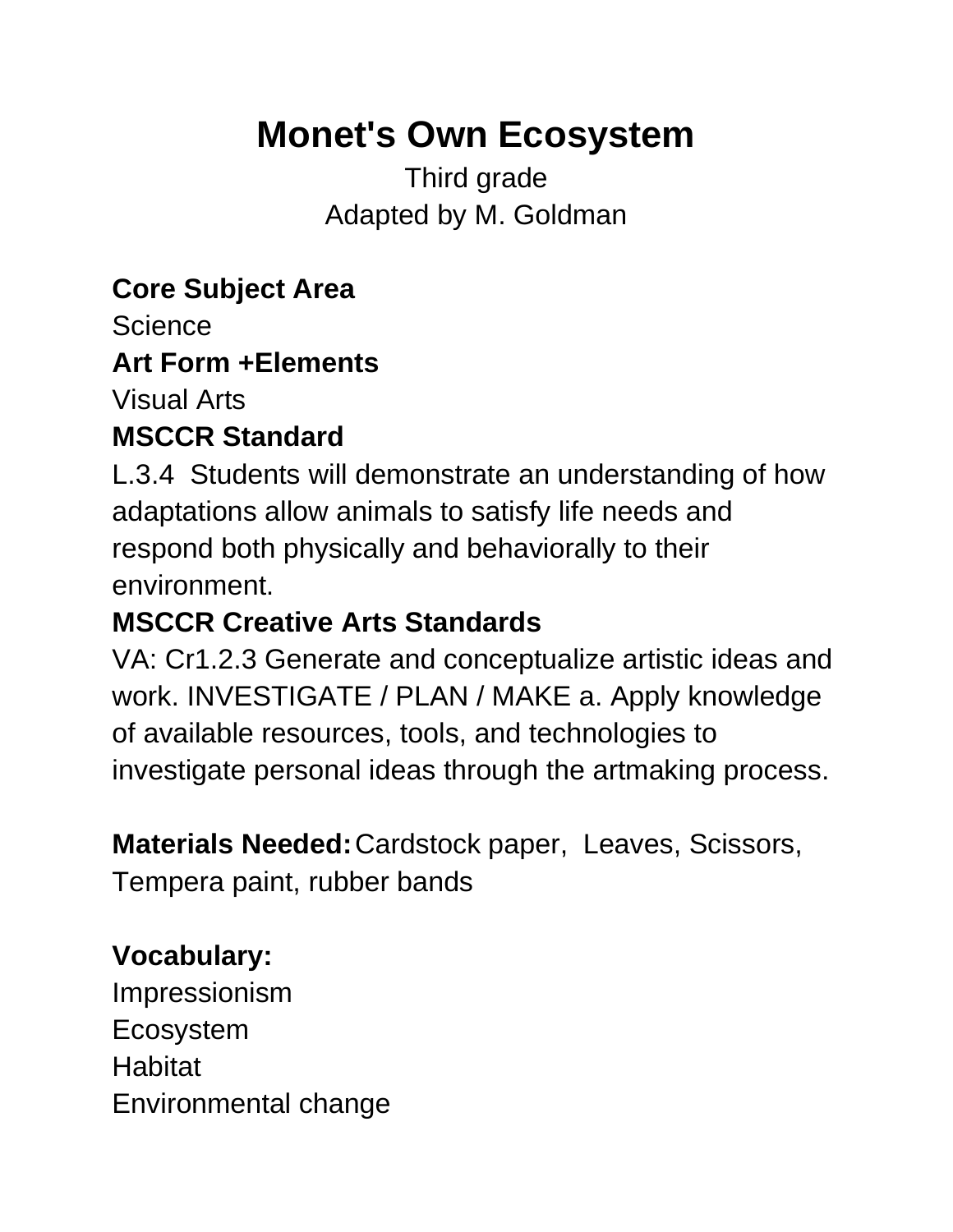Water lilies **Brushstrokes** Primary colors **Hues** Value

**Duration:** 60 minutes/ Could be split into two segments

1. TW introduce the ecosystem of wetlands. TW provide examples of living and nonliving things that may be around a wetland. (reed, water lily, willow tree, insects, duck, minnow, water snake, fresh water, thick layer of wet soil, medium temperatures)

2. TW provide a visual example of a wetland ecosystem. [https://geochange.er.usgs.gov/sw/impacts/hydrology/wetla](https://geochange.er.usgs.gov/sw/impacts/hydrology/wetlands/inland.jpg) [nds/inland.jpg](https://geochange.er.usgs.gov/sw/impacts/hydrology/wetlands/inland.jpg)

- 3.As students look at the image, they predict the wildlife that may live there.
- 4. TW ask questions about why wildlife such as sharks would not live in that environment.
- 5.Show video of a pond ecosystem. <https://www.youtube.com/watch?v=0hQRZ8Oh4ko>
- 6. TT will introduce Claude Monet. A biography is attached to the lesson.
- 7. TS will recreate the scene of water lilies.
- 8. TS will bundle leaves together and bundle them with a rubber band or tie with yarn.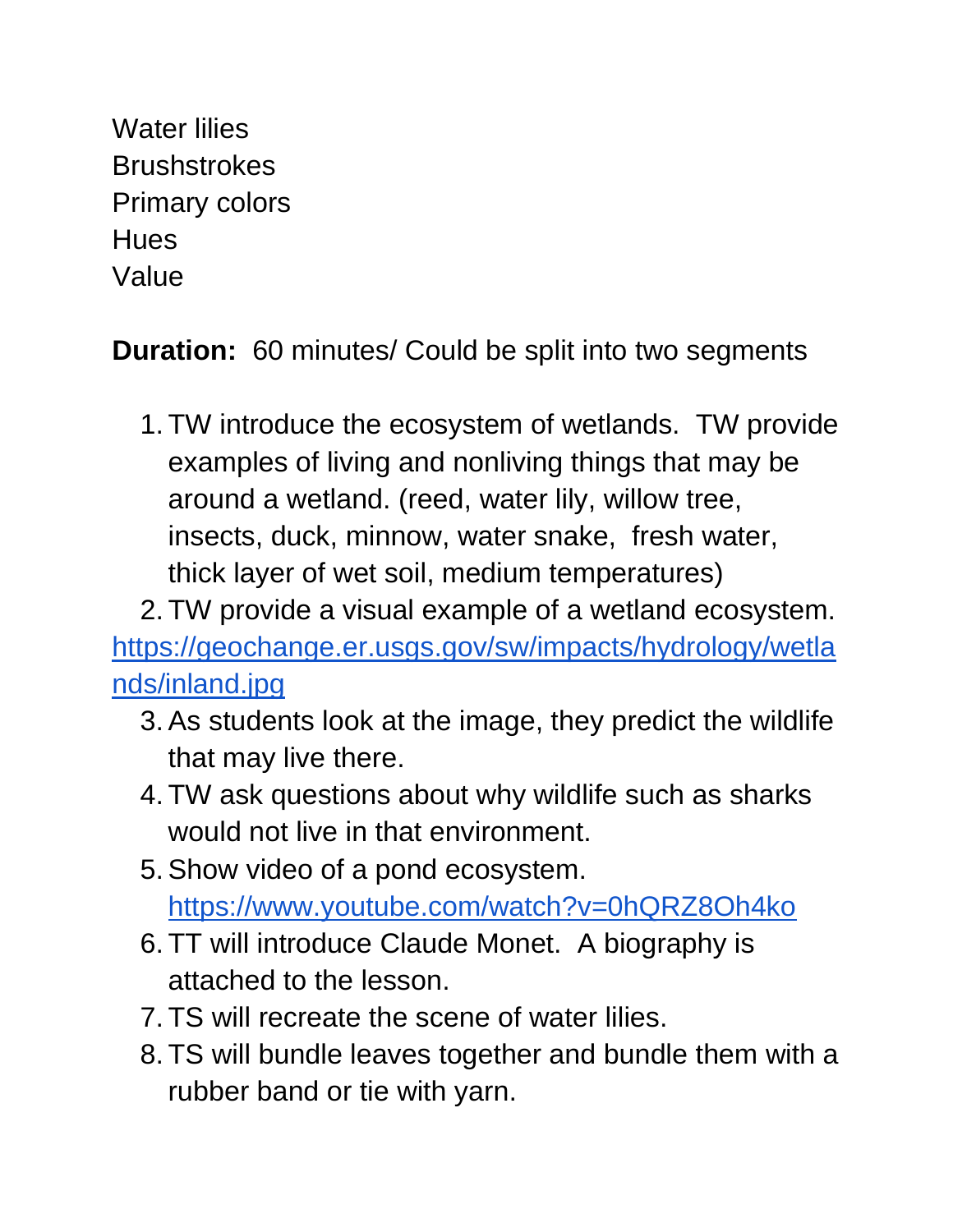9. TS cut the top of the leaf bundle, making slits to create a "brush".

10. TW pour paint onto wax paper. Use only primary colors and white and have students mix their own hues. 11.Talk about the light, the time of day, the time of year and anything else in the environment.

12. Start painting. Add smaller details with a rolled leaf. Simply roll up the leaf, like a scroll, and use the end as a paintbrush.

13. As the artwork is drying, have students partnershare what animals may live in the habitat.

14. TW walk around and ask about the ecosystem and check for students' understanding.

## **Resources**

**[http://www.minimonetsandmommies.com](http://www.minimonetsandmommies.com/search/label/famous%20artists)** [The Little Monet](https://books.google.com/books/about/Little_Monet.html?id=BYCZkwEACAAJ&source=kp_cover) by Catherine de Duve (used as resource for background information on Monet) <https://www.youtube.com/watch?v=0hQRZ8Oh4ko>

Background information on Claude Monet

• Monet was born in Paris, France, on November 14th, 1840. His family moved to Normandy when he was five years old.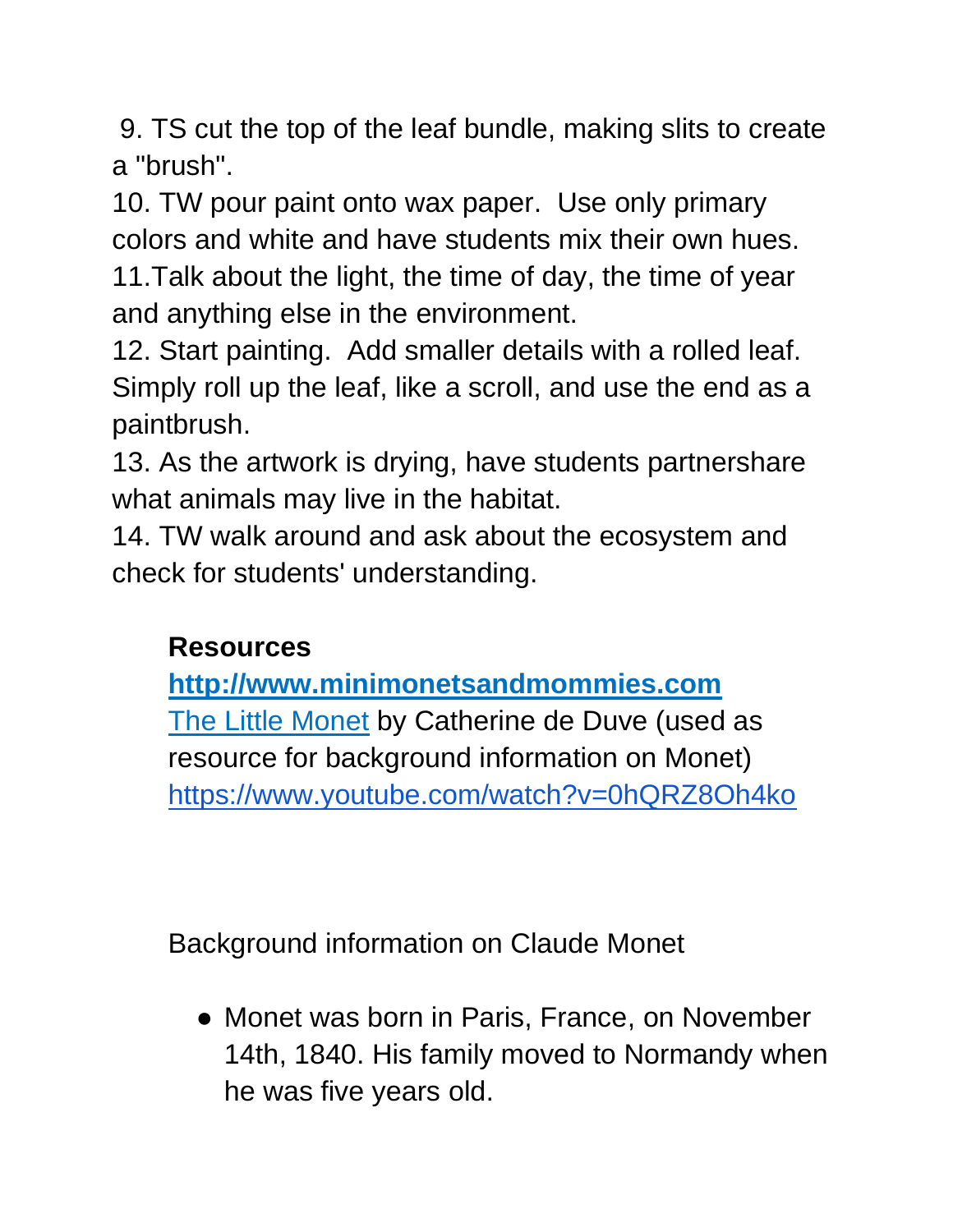- Monet would get bored at school and draw funny pictures on his teachers.
- One day in Normandy, he met an artist named Eugene Boudin. This artist became his mentor.
- Monet noticed that he painted outdoors instead of in a studio.
- At 18 years old, he went to study art in Paris. He wanted to study art, but was drafted into the French army and was sent to Algeria.
- Upon his return, he joined with a Swiss artist and began to work on his art. It was there that he met other artists like Renoir. The artists worked and created a new style of art that we call Impressionism.
- Monet was a poor artist. He was not selling any of his paintings.
- One summer, Renoir brought a loaf of bread, and he and Monet went to a favorite summer spot and painted. The spot was called "the frog pond" in English.
- The style of art that he painted was considered by many as sloppy and unfinished, and they would not display it.
- Monet organized his own exhibit and displayed the painting *Impression, Sunrise*.
- An art critic saw the work and said, "This isn't a painting! It's just a sketch, an impression!"